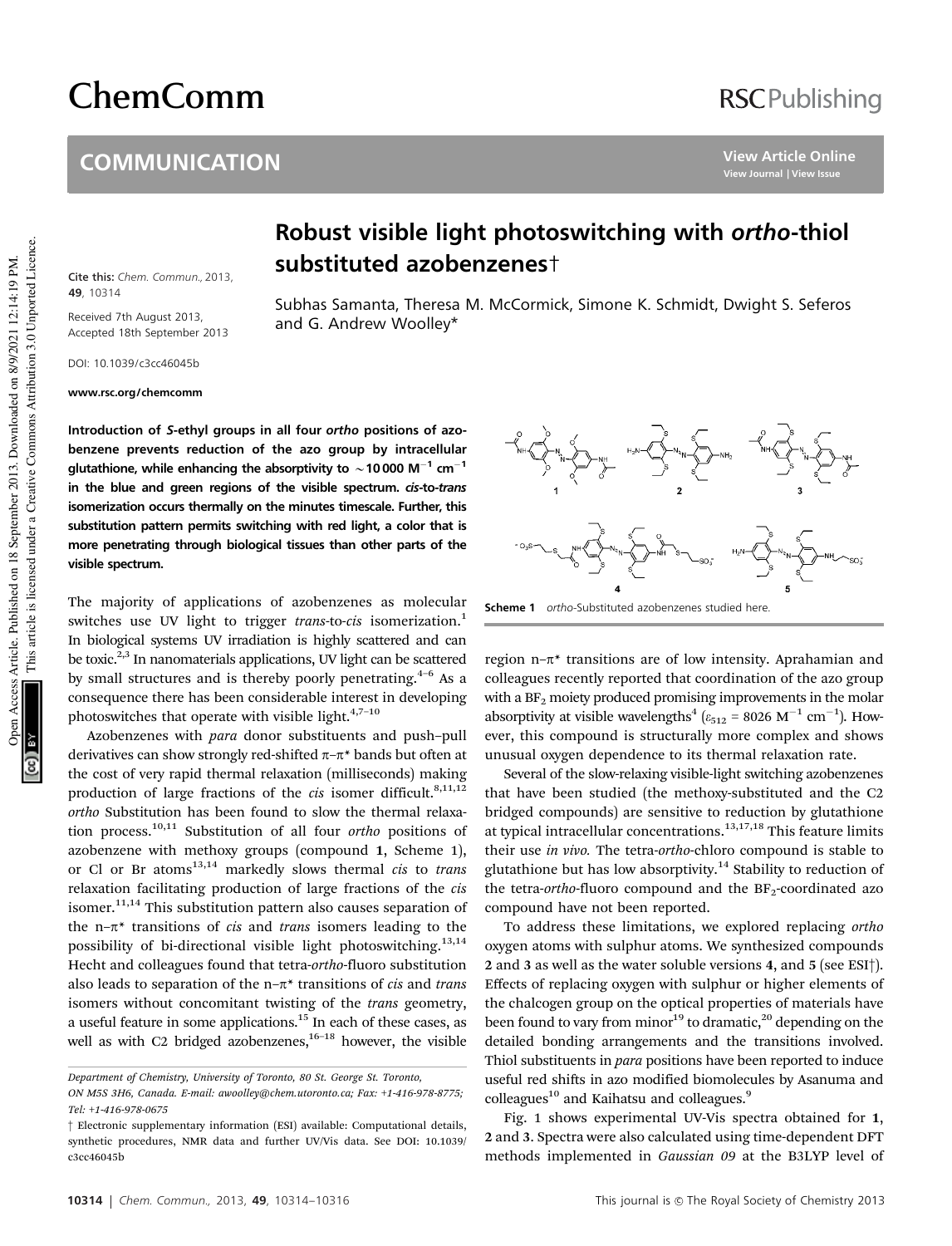

Fig. 1 Experimental UV-Vis spectra (panels a, c, e) of 2, 3, and 1, (respectively) in the dark-adapted (E form) in DMSO (solid black line) and with green (530 nm) or blue (450 nm) irradiation. The extrapolated spectrum of the cis isomer is shown as a dotted line (see ESI†). Calculated UV-Vis spectra (panels b, d, f) of 2', 3', and 1, (respectively) in the trans  $(E)$  form (solid line) and in the cis  $(Z)$  form (dotted line) in DMSO. Note the vertical scale in (f) is different.

theory with the  $6-311++g(d,p)$  basis set and a DMSO solvent model. This treatment has been successful in predicting optical properties of similar azobenzene systems.13,15 Calculated spectra for 1 and for the *S*-methyl versions of  $2(2')$  and  $3(3')$  are also shown in Fig. 1. Computations were performed with methyl rather than ethyl versions of the compounds to isolate effects of O-to-S substitution on the spectra.

The experimental data (Fig. 1a, c, and e) show that replacement of oxygen atoms with sulphur at the *ortho* positions of azobenzenes leads to a >20 nm red shift as well as a significant increase in the intensity of the longest wavelength absorption bands of the *trans* isomers. Compound 2, in particular, shows  $\varepsilon_{512}$  of 10 600 M<sup>-1</sup> cm<sup>-1</sup> in DMSO and compound 3 shows  $\varepsilon_{505}$ of 7100  $M^{-1}$  cm<sup>-1</sup> whereas the value for the corresponding oxygen derivative (1) is  $\varepsilon_{480}$  = 4030 M<sup>-1</sup> cm<sup>-1</sup>.<sup>13</sup>

In addition to the enhanced long wavelength absorption, the sulphur containing compounds show strong transitions in the blue region of the spectrum ( $\sim$  425 nm) (Fig. 1). Calculations indicate these transitions involve  $HOMO - 1$  and  $HOMO - 2$ molecular orbitals and extensive participation of the S atoms (see ESI†). Although differences in the wavelengths of long wavelength (HOMO to LUMO) transitions between *trans* and *cis* isomers of 2 and 3 are predicted (Fig. S1, ESI†), experimentally these are not found to be large and instead it is mainly the intensity of the transition that decreases upon *trans*-to-*cis* isomerization (Fig. 1). Overall the result of O-to-S substitution is that the sulphur containing photoswitches 2 and 3 undergo *trans* to *cis* isomerization with both blue and green light, whereas 1 undergoes *trans* to *cis* isomerization with green light and *cis* to *trans* isomerization with blue light.<sup>13</sup> The photostationary states observed for 2 and 3 depend on the precise irradiation wavelength employed but is limited to  $\sim$ 75% *cis* by overlap of the *cis* and *trans* spectra (see ESI†) (Fig. 1). This value compares favourably with other visible light switching azobenzenes including 2,2'-ortho substituted and push-pull derivatives.<sup>8-10,12,21</sup>

In marked contrast to 1, where thermal relaxation of the *cis* isomer to the thermodynamically more stable *trans* isomer occurs with a half-life of  $\sim$  14 days at 25 °C in DMSO,<sup>13</sup> the thermal relaxation of 2 and 3 occurs on a time frame of minutes under the same conditions. From computations, the free energy of the *trans* forms of 2 and 3 are 0.75 eV and 0.73 eV lower than the *cis* form, however for 1 the *trans* form is only 0.33 eV lower in energy than the *cis* (see ESI†). The greater relative stability of the *trans* isomer of the S-containing compound presumably results in a lower lying transition state for the thermal *cis*-to-*trans* isomerization process. While complete bidirectional switching with no thermal reversion is the ideal  $case, <sup>16,17</sup>$  a consequence of thermal relaxation on the minutes timescale is that significant fractions of the *cis* isomer can be produced using moderate light intensities while the *trans* isomer can be completely repopulated on biologically useful timeframes in the dark. The result is that the extent of photoswitching (*i.e.* the % change is *cis* isomer) is large despite overlap of the *trans* and *cis* spectra. In addition, the large energy difference between *trans* and *cis* isomers can be used to drive conformational changes in attached target molecules.<sup>22,23</sup> A relaxation time frame of minutes is well suited for photo-control of transcription factors *in vivo*, for example.<sup>24</sup>

The enhanced absorption of these compounds in the visible region of the spectrum and their thermal relaxation on the time frame of minutes provides a significant improvement in terms of biological photoswitching. Essential to their use in intracellular environments in biological settings however, is their stability to reduction by glutathione.

Our analysis of the mechanism of reduction of 1 by glutathione, indicated that the thiol attacks at one nitrogen atom of the azo unit facilitated by prior, or concerted protonation of the other nitrogen atom.<sup>14</sup> The azonium ion of  $1$  is stabilized by resonance delocalization of the methoxy groups as well as H-bonding of the azonium proton to a methoxy oxygen atom.<sup>14</sup> Replacement of methoxy groups with *S*-ethyl groups is expected to decrease stabilization of the azonium ion *via* resonance delocalization; the Hammett  $\sigma_{\rm p}$  constants for –OCH<sub>3</sub> and –SCH<sub>3</sub> are –0.27 and 0.00 respectively.<sup>25</sup> In addition H-bonding to sulphur is expected to be weaker and to have different geometrical preferences, than H-bonding to oxygen.<sup>26-28</sup> As a consequence the thiol containing photoswitch should be less sensitive to reduction by glutathione than the oxygen containing counterpart.